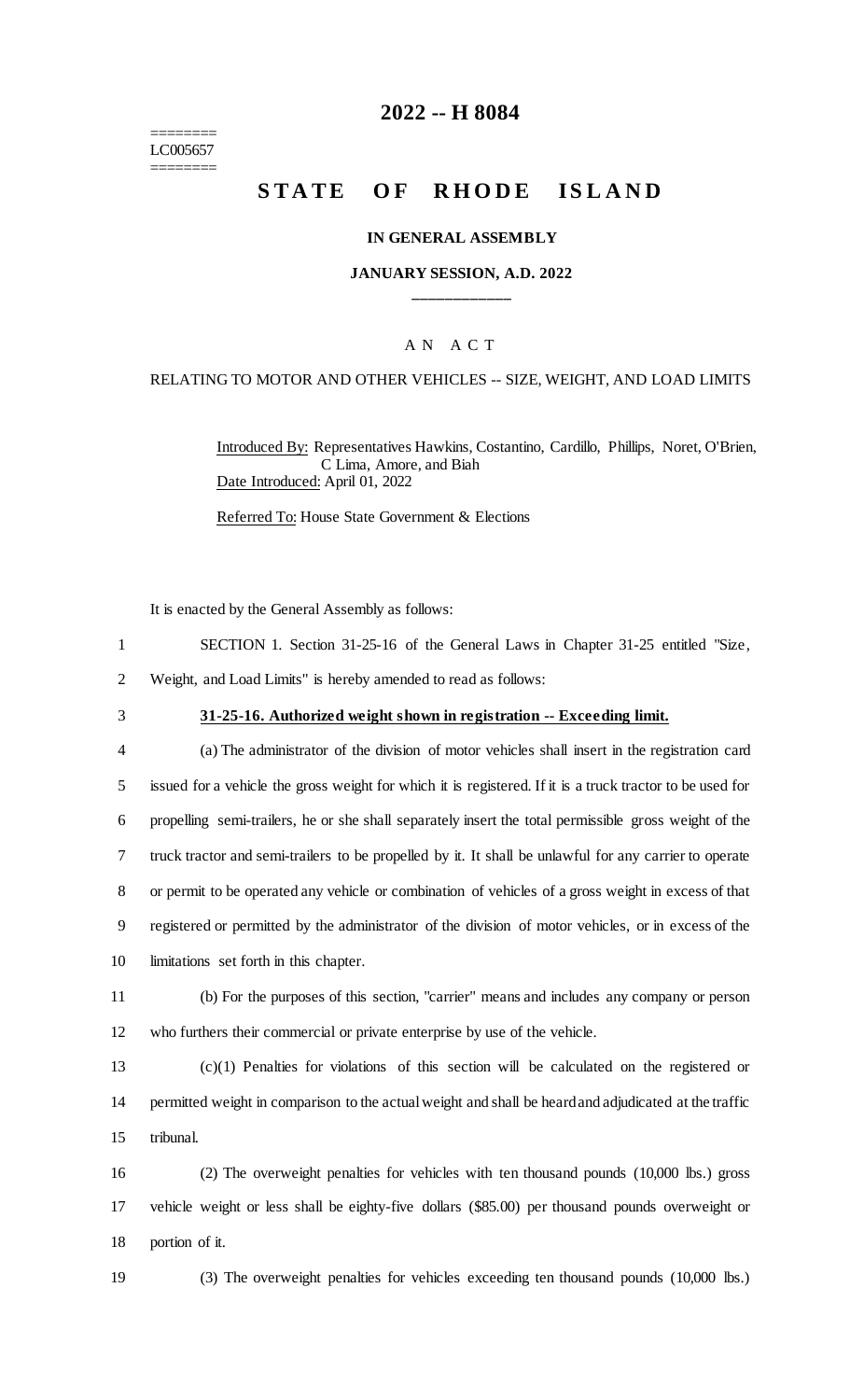| 1  | gross vehicle weight shall be one hundred twenty-five dollars (\$125.00) per thousand pounds             |
|----|----------------------------------------------------------------------------------------------------------|
| 2  | overweight or portion of it.                                                                             |
| 3  | (4) The overweight penalties for vehicles exceeding twenty five thousand pounds (25,000)                 |
| 4  | lbs) gross vehicle weight shall be one hundred fifty dollars (\$150) per thousand pounds overweight      |
| 5  | or portion of it.                                                                                        |
| 6  | $(5)(4)$ The overweight penalty for vehicles being operated in excess of one hundred four                |
| 7  | thousand, eight hundred pounds (104,800 lbs.) gross vehicle weight shall be one thousand twenty-         |
| 8  | five dollars (\$1,025) in addition to the penalties enumerated in subsection $(b)(2)$ subsections (c)(2) |
| 9  | through $(c)(4)$ of this section.                                                                        |
| 10 | (d) Notwithstanding the provisions of $\S$ 8-18-6, if the civil penalties are the result of              |
| 11 | enforcement action on a municipal roadway by an enforcement officer employed by the                      |
| 12 | municipality, the civil penalty shall be paid to the municipality, except for one hundred twenty         |
| 13 | dollars (\$120) per violation to be paid to the general fund and a court administrative fee of five      |
| 14 | dollars (\$5.00) per violation to the traffic tribunal.                                                  |
| 15 | SECTION 2. This act shall take effect upon passage.                                                      |

======== LC005657  $=$